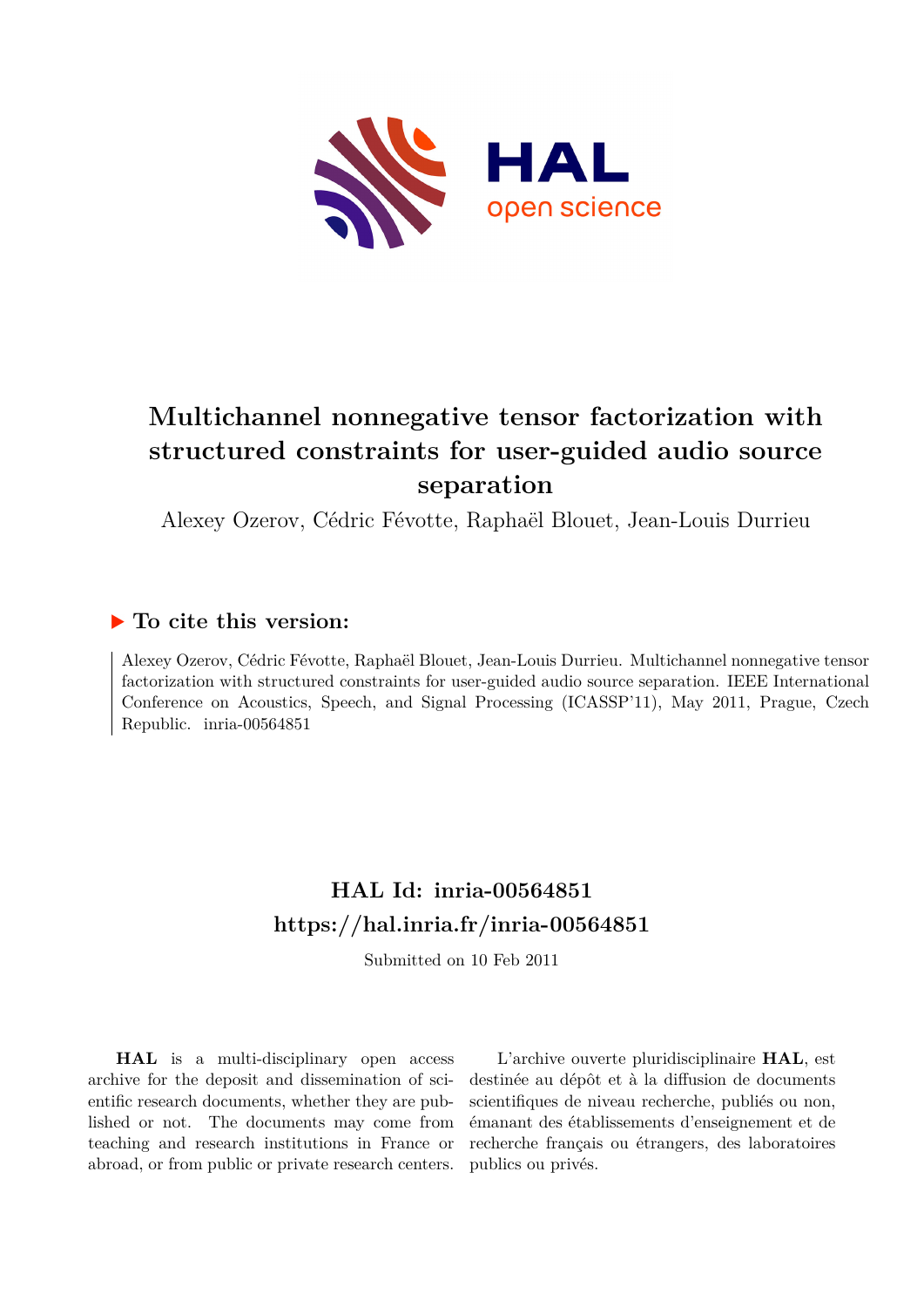### MULTICHANNEL NONNEGATIVE TENSOR FACTORIZATION WITH STRUCTURED CONSTRAINTS FOR USER-GUIDED AUDIO SOURCE SEPARATION

*Alexey Ozerov <sup>1</sup> , Cedric F ´ evotte ´ 2 , Raphael Blouet ¨ <sup>3</sup> and Jean-Louis Durrieu <sup>4</sup>*

<sup>1</sup> INRIA, Rennes Bretagne Atlantique, Campus de Beaulieu, 35042 Rennes cedex, France  $2$ CNRS LTCI; Télécom ParisTech, 75014 Paris, France <sup>3</sup>Yacast, 4 rue Paul Valery, 75016 Paris, France <sup>4</sup>Signal Processing Laboratory (LTS5), Ecole Polytechnique Fédérale de Lausanne (EPFL), Switzerland

#### ABSTRACT

Separating multiple tracks from professionally produced music recordings (PPMRs) is still a challenging problem. We address this task with a user-guided approach in which the separation system is provided segmental information indicating the time activations of the particular instruments to separate. This information may typically be retrieved from manual annotation. We use a so-called multichannel nonnegative tensor factorization (NTF) model, in which the original sources are observed through a multichannel convolutive mixture and in which the source power spectrograms are jointly modeled by a 3-valence (time/frequency/source) tensor. Our user-guided separation method produced competitive results at the 2010 Signal Separation Evaluation Campaign, with sufficient quality for real-world music editing applications.

*Index Terms*— Audio source separation, user-guided, nonnegative tensor factorization, generalized expectation maximization.

#### 1. INTRODUCTION

This paper considers multichannel audio source separation from convolutive mixtures, possibly underdetermined (more sources than sensors). We are specifically interested with the challenging problem of professionally produced music recording (PPMRs) separation. This task consists in separating individual tracks (parts played by individual instruments) from multichannel (typically, stereo) music recordings. Providing efficient solutions for the PPMR separation problem can facilitate a wide range of music editing applications including post-production (e.g., stereo to 5.1 upmixing of old recordings) and active-listening.

In general, the PPMR separation problem cannot be solved in a fully blind setting due to the following reasons. First, in PPMRs some sources are often panned in the same direction, and this tendency is observed more and more in modern recordings. Thus, spatial diversity cannot be used alone to separate such sources from each other. Second, some sources do not follow the traditionnal point source assumption. E.g., the drums track is often a sum of several drum elements (bass, snare, hi-hat, etc.) mixed in different directions. Given the such ill-posed nature of the PPMR separation problem, additional information is required to achieve efficiency. As such, some state-of-the-art approaches have addressed less ambitious sub-problems, e.g., extraction of lead singing voice

[1]. Other approaches rely on additional information that can be available, e.g., musical score sheet [2], or separated sources [3]. Finally, there are so-called *user-guided* approaches that rely on information manually input by an operator during or prior to the separation process. As such, the source directions are manually selected in [4] and the source to be extracted is hummed in [5].

This paper introduces a novel user-guided approach, where, prior to separation, the user is asked to segment the recording into homogeneous parts containing the target instruments, e.g., vocals/drums, vocals/drums/piano, etc. A similar strategy was considered in [1, 6] for single channel source separation, in the limited cases of either two sources [1] or more than two sources but with a very specific segmentation structure [6]. We extend this strategy to the multichannel case for any given segmentation.

In our framework the segmental information is input to the system through structure constraints in the activation coefficients of the sources model, here a nonnegative tensor factorization (NTF) model. As the sources are not observed directly but only through a multichannel mixture, we term our approach *multichannel NTF* and we aim at estimating both the mixing and source model parameters. This model was proposed in [3] and generalizes our multichannel nonnegative matrix factorization (NMF) model proposed in [7]. Besides the contribution regarding the use of segmental information in the multichannel setting, this paper describes a novel generalized expectation maximization (GEM) algorithm based on multiplicative updates (MU), referred to as *GEM-MU*, that exhibits faster convergence than a GEM algorithm derived from our previous work [7].

The paper is organized as follows. Section 2 describes the source and mixing models. Section 3 describes GEM-MU for maximum likelihood estimation. Section 4 describes how to include the segmental structure into the separation process. Section 5 reports realworld music separation results (with stereo to 5.1 upmix results) and discuss on our results obtained at the 2010 Signal Separation Evaluation Campaign (SiSEC) [8]. Section 6 concludes.

#### 2. MULTICHANNEL NTF MODEL

#### 2.1. Mixing model

We assume that J unknown signals (*the sources*) have been convolutively mixed through I *channels* to produce I observed signals (*the mixtures*). With the standard *narrowband approximation*, this mixing can be expressed in the Short-Time Fourier Transform (STFT) domain as

$$
\mathbf{x}_{fn} = \mathbf{A}_f \, \mathbf{s}_{fn} + \mathbf{b}_{fn},\tag{1}
$$

This work was supported in part by the Quaero Programme, funded by OSEO, and by the French ANR projects SARAH (StAndardisation du Remastering Audio Haute-Définition) and TANGERINE (Theory and applications of nonnegative matrix factorization).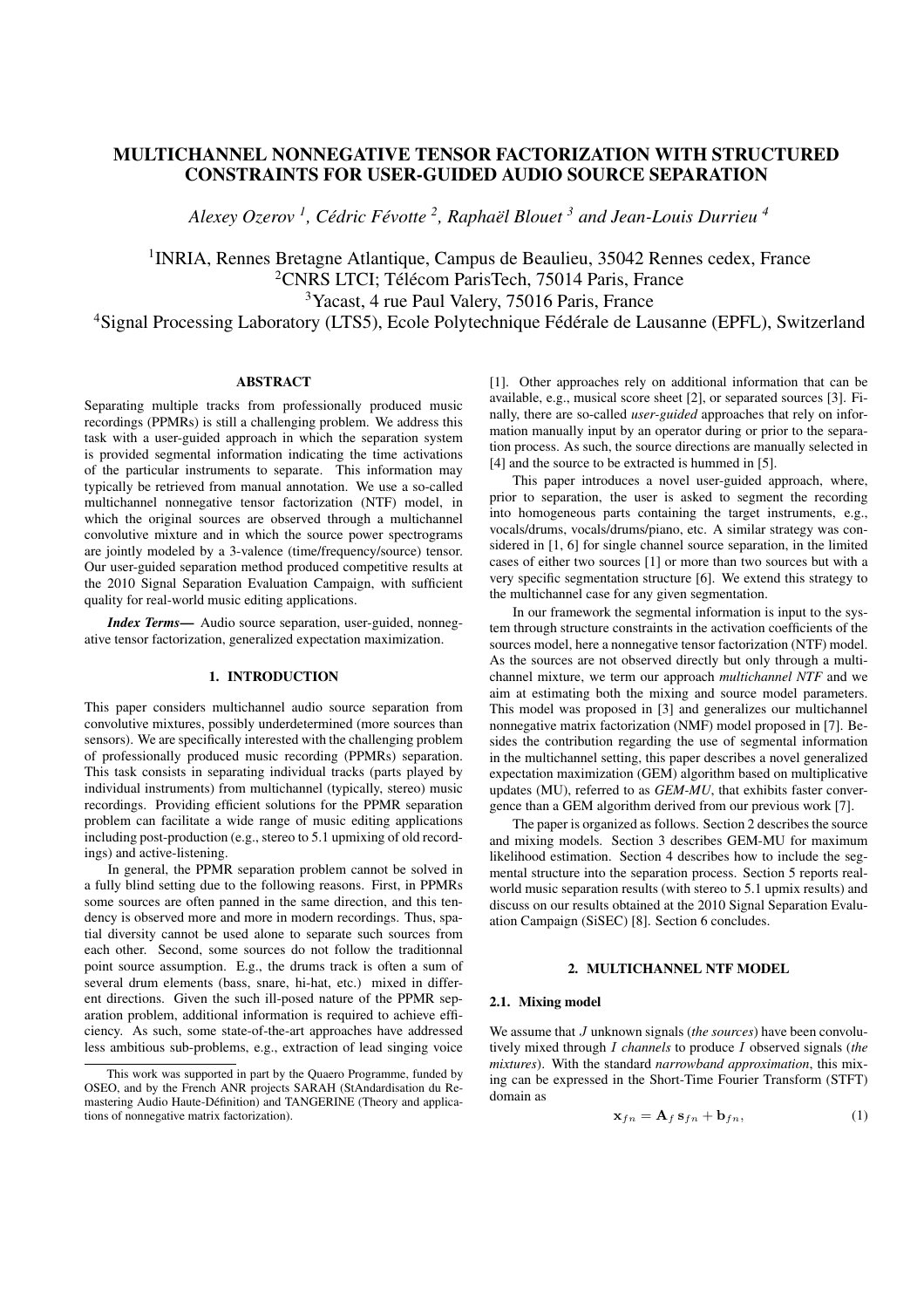where  $\mathbf{x}_{fn} = [x_{1fn}, \dots, x_{Ifn}]^T$  and  $\mathbf{s}_{fn} = [s_{1fn}, \dots, s_{Jfn}]^T$ are the vectors of complex-valued STFTs of the mixtures and the sources, respectively, and  $\mathbf{A}_f = [a_{ij,f}]_{ij} \in \mathbb{C}^{I \times J}$  is the frequencydependent mixing matrix  $(f = 1, \ldots, F$  is a frequency bin index,  $n = 1, \ldots, N$  is a time frame index).  $\mathbf{b}_{fn} = [b_{1fn}, \ldots, b_{Ifn}]^T$  represents multichannel residual noise, modeled as zero-mean isotropic Gaussian with covariance  $\Sigma_{\mathbf{b},f} = \sigma_f^2 \mathbf{I}_I$ .

#### 2.2. Source model

The 3-valence tensor of source STFTs  $S = \{s_{ifn}\}_{ifn}$ , of size  $J \times F \times N$ , is modeled as a sum of K complex-valued latent tensor components  $\mathbf{C}_k = \{c_{k,jfn}\}_{jfn}$ . The entries of these components are modeled as the realizations of independent proper complex zero-mean Gaussian random variables with variances  $q_{jk}w_{fk}h_{nk}$  $(q_{jk}, w_{fk}, h_{nk} \in \mathbb{R}_+),$  such that

$$
s_{jfn} = \sum\nolimits_{k=1}^{K} c_{k,jfn}, \qquad c_{k,jfn} \sim \mathcal{N}_c(0, q_{jk}w_{fk}h_{nk}). \tag{2}
$$

Thanks to the Gaussian and independence assumptions, the model may also be rewritten as

$$
s_{jfn} \sim \mathcal{N}_c(0, v_{jfn}), \qquad v_{jfn} = \sum_{k=1}^K q_{jk} w_{fk} h_{nk}.
$$
 (3)

Let us introduce the matrices  $\mathbf{W} = [w_{fk}]_{fk} \in \mathbb{R}_+^{F \times K}$ ,  $\mathbf{H} =$  $[h_{nk}]_{nk} \in \mathbb{R}_+^{N \times K}$  and  $\mathbf{Q} = [q_{jk}]_{jk} \in \mathbb{R}_+^{J \times K}$ . Each component  $\mathbf{C}_k$  is characterized by the spectral shape given by the  $k^{th}$  column of W, with amplitude modulations through frames described by the  $k^{th}$  column of H. The columns of Q model the possible couplings between the components. The columns of W and rows of Q are assumed normalized (so that, e.g., they sum to 1), relegating all scale information into H. This general model was proposed in [3] and extends our multichannel NMF model of [7]. Indeed, in [7] we assumed separate NMF model for each of the sources, equivalent to assuming only one nonzero coefficient per row of Q while this assumption is now relaxed. The interested reader may also refer to [9] for related discussions. Let us also mention that our setting is different from [3] which considers a simpler "informed" source separation application in which the parameters Q, W and H are learnt from the original sources S, assumed available. In our case only the mixtures  $\mathbf{X} = \{x_{ifn}\}_{ifn}$  are known.

#### 2.3. Maximum likelihood criterion

Let us denote by  $\theta$  the set of model parameters  $\{A, \Sigma_{b}, Q, W, H\}$ . The minus log-likelihood function of the parameters writes (up to irrelevant constants)

$$
C_{\mathbf{X}}(\boldsymbol{\theta}) = \sum_{fn} \text{trace}\left(\left[\mathbf{x}_{fn} \, \mathbf{x}_{fn}^H\right] \, \boldsymbol{\Sigma}_{\mathbf{x},fn}^{-1}\right) + \log \det \boldsymbol{\Sigma}_{\mathbf{x},fn},\,\,(4)
$$

where  $\Sigma_{\mathbf{x},fn} = \mathbf{A}_f(\sum_k \Sigma_{\mathbf{c},kfn})\mathbf{A}_f^H + \Sigma_{\mathbf{b},f}$  with  $\Sigma_{\mathbf{c},kfn}$  $diag([q_{jk}]_j)w_{fk}h_{nk}.$ 

#### 2.4. Components reconstruction

Given an estimate of  $\theta$ , the multichannel contribution of the  $k^{th}$  latent component to the mixture  $\mathbf{c}_{k,fn}^{\text{im}} = \mathbf{A}_f \mathbf{c}_{k,fn}$  (with  $\mathbf{c}_{k,fn} =$  $[c_{k,1f_n}, \ldots, c_{k,Jfn}]^T$ , refered to as *component image*, can be estimated via Wiener filtering such that

$$
\hat{\mathbf{c}}_{k,fn}^{\text{im}} = \mathbf{A}_f \mathbf{\Sigma}_{\mathbf{c},kfn} \mathbf{A}_f^H \mathbf{\Sigma}_{\mathbf{x},fn}^{-1} \mathbf{x}_{fn}.
$$
 (5)

The decomposition is conservative, i.e.,  $\sum_{k} \hat{\mathbf{c}}_{k,fn}^{\text{im}} + \hat{\mathbf{b}}_{fn} = \mathbf{x}_{fn}$ , where  $\hat{\mathbf{b}}_{fn} = \sum_{\mathbf{b},fs} \sum_{\mathbf{x},fn}^{-1} \mathbf{x}_{fn}$  is the residual noise estimate.

#### 3. GEM-MU ALGORITHM

We now describe a GEM algorithm for minimization of the likelihood objective function (4). The algorithm is similar in spirit to the one in [7], except that we here consider a reduced latent data set, namely **S** (size  $J \times F \times N$ ) instead of  ${C_k}_{k=1}^K$  (total size  $K \times J \times F \times N$ ). Note that if the power spectrograms  $p_{jfn} = |s_{jfn}|^2$ of the true source were available, as in [3], then maximum likelihood estimation of  $Q$ ,  $W$ ,  $H$  would amount to minimize

$$
C_{\mathbf{S}}(\mathbf{Q}, \mathbf{W}, \mathbf{H}) = \sum_{jfn} d_{IS} \left( p_{jfn} \left| \sum_{k=1}^{K} q_{jk} w_{fk} h_{nk} \right. \right), \tag{6}
$$

where  $d_{IS}(x|y) = x/y - \log(x/y) - 1$  is the Itakura-Saito divergence, as explained in [9]. Given that the quantities  $p_{ifn}$  are not observed directly, they are basically replaced by their posterior value given  $\theta$  and data **X**. As such, one iteration of the GEM algorithm, sketched below, essentially consists of 1) updating the mixing parameters, noise covariance and source power spectrogram posterior estimates  $\hat{p}_{jfn}$ , 2) update the source model parameters by minimizing (6) with  $p_{ifn} = \hat{p}_{ifn}$ , which can efficiently be achieved with multiplicative NTF updates [9].

#### One iteration of GEM-MU :

• E step. Conditional expectations of natural statistics:

$$
\widehat{\mathbf{R}}_{\mathbf{xx},f} = \frac{1}{N} \sum_{n} \mathbf{x}_{fn} \mathbf{x}_{fn}^H, \quad \widehat{\mathbf{R}}_{\mathbf{xs},f} = \frac{1}{N} \sum_{n} \mathbf{x}_{fn} \widehat{\mathbf{s}}_{fn}^H, \quad (7)
$$

$$
\widehat{\mathbf{R}}_{\mathbf{ss},fn} = \widehat{\mathbf{s}}_{fn}\widehat{\mathbf{s}}_{fn}^H + (\mathbf{I}_J - \mathbf{G}_{\mathbf{s},fn}\mathbf{A}_f)\boldsymbol{\Sigma}_{\mathbf{s},fn},
$$
\n(8)

$$
\widehat{\mathbf{R}}_{\mathbf{ss},f} = \frac{1}{N} \sum_{n} \widehat{\mathbf{R}}_{\mathbf{ss},fn}, \qquad \widehat{p}_{jfn} = \widehat{\mathbf{R}}_{\mathbf{ss},fn}(j,j), \qquad (9)
$$

where

$$
\hat{\mathbf{s}}_{fn} = \mathbf{G}_{\mathbf{s},fn} \mathbf{x}_{fn}, \qquad \mathbf{G}_{\mathbf{s},fn} = \mathbf{\Sigma}_{\mathbf{s},fn} \mathbf{A}_f^H \mathbf{\Sigma}_{\mathbf{x},fn}^{-1}, \quad (10)
$$

$$
\Sigma_{\mathbf{x},fn} = \mathbf{A}_f \Sigma_{\mathbf{s},fn} \mathbf{A}_f^H + \Sigma_{\mathbf{b},f},\tag{11}
$$

$$
\Sigma_{\mathbf{s},fn} = \text{diag}\left(\left[\sum_{k=1}^{K} q_{jk} w_{fk} h_{nk}\right]_j\right). \tag{12}
$$

• M step. Update the parameters:

$$
\mathbf{A}_f = \widehat{\mathbf{R}}_{\mathbf{x}\mathbf{s},f} \widehat{\mathbf{R}}_{\mathbf{s}\mathbf{s},f}^{-1},\tag{13}
$$

$$
\Sigma_{\mathbf{b},f} = \text{trace}\left(\widehat{\mathbf{R}}_{\mathbf{x}\mathbf{x},f} - \widehat{\mathbf{R}}_{\mathbf{x}\mathbf{s},f}\widehat{\mathbf{R}}_{\mathbf{s}\mathbf{s},f}^{-1}\widehat{\mathbf{R}}_{\mathbf{x}\mathbf{s},f}^{H}\right)\mathbf{I}_{I}/I, \quad (14)
$$

$$
\mathbf{Q} = \mathbf{Q} \odot \frac{<\mathbf{V}^{\odot -2} \odot \mathbf{\hat{P}}, \mathbf{W} \circ \mathbf{H} >_{\{2,3\},\{1,2\}}}{<\mathbf{V}^{\odot -1}, \mathbf{W} \circ \mathbf{H} >_{\{2,3\},\{1,2\}}},\qquad(15)
$$

$$
\mathbf{W} = \mathbf{W} \odot \frac{<\mathbf{V}^{\odot -2} \odot \widehat{\mathbf{P}}, \mathbf{Q} \circ \mathbf{H} >_{\{1,3\},\{1,2\}}}{<\mathbf{V}^{\odot -1}, \mathbf{Q} \circ \mathbf{H} >_{\{1,3\},\{1,2\}}},\qquad(16)
$$

$$
\mathbf{H} = \mathbf{H} \odot \frac{<\mathbf{V}^{\odot -2} \odot \mathbf{\hat{P}}, \mathbf{Q} \circ \mathbf{W} >_{\{1,2\},\{1,2\}}}{<\mathbf{V}^{\odot -1}, \mathbf{Q} \circ \mathbf{W} >_{\{1,2\},\{1,2\}}},\qquad(17)
$$

where  $\mathbf{V} = {\hat{v}_{jfn}}_{jfn}$ ,  $\hat{\mathbf{P}} = {\hat{p}_{jfn}}_{jfn}$ ,  $\odot$  denotes element-wise operation (the division  $\cdot$ / $\cdot$  is here element-wise as well),  $\mathbf{A} \circ \mathbf{B}$  is the  $F \times N \times K$  tensor with elements  $a_{fk}b_{nk}$ (similar to Khatri-Rao product), and  $\langle S, T \rangle_{K_S, \mathcal{K}_T}$  denotes the contracted product between tensors S and T, defined in Appendix B of [9].

• Normalize  $A$ ,  $Q$ ,  $W$  and  $H$ , following section 2.2 or [7].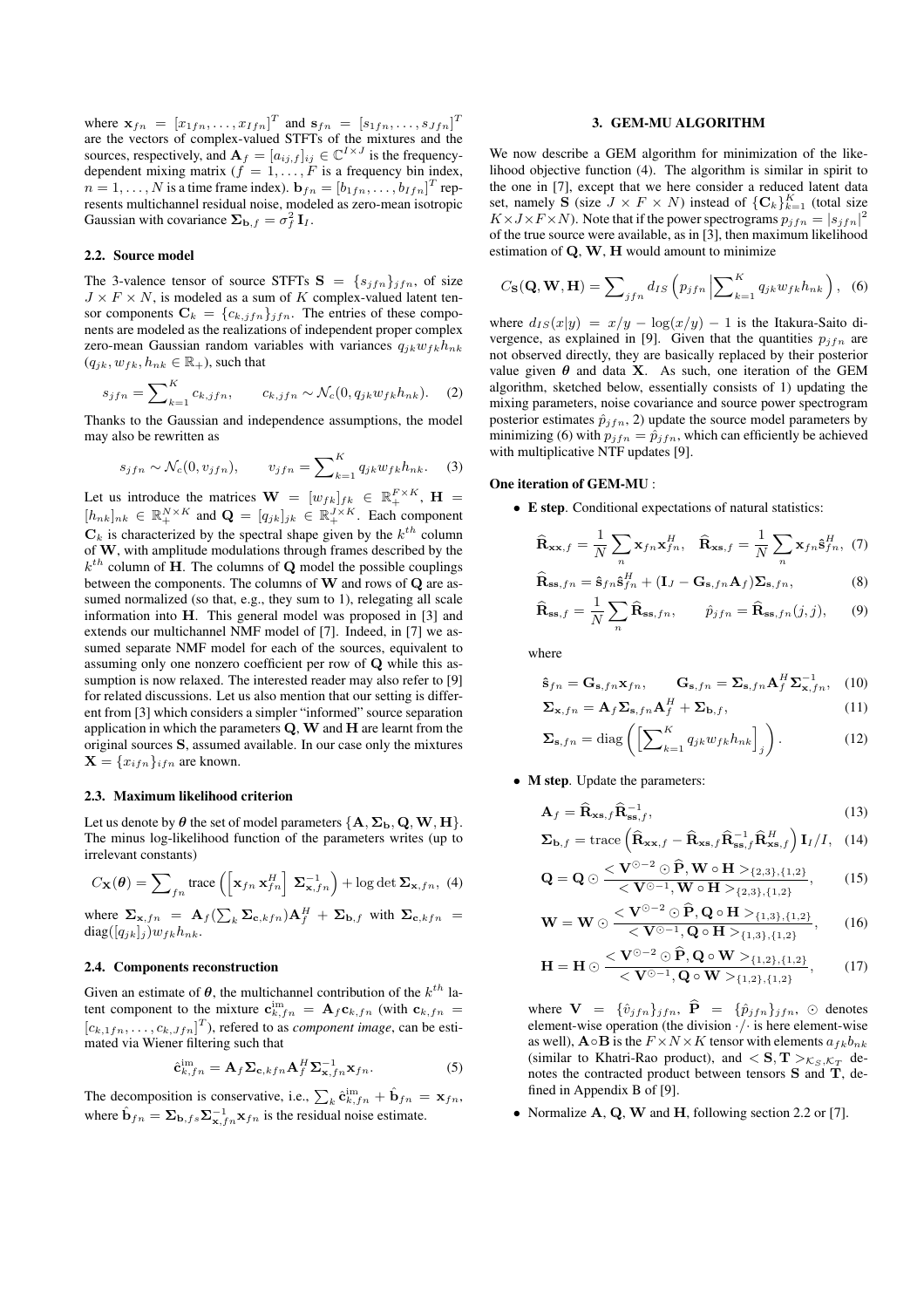#### 4. USER-GUIDED SEPARATION

So far we have kept the level of exposition of the source separation system at a general level and have not made specific structure assumptions on any of the model parameters. Structure constraints can easily be set on Q, W or H in the forms of zero coefficients, because these coefficients will be unchanged under the multiplicative updates. The proposed method describes as follows.

- 1. The user (manually) performs a temporal segmentation of the tracks to separate and decides on the number of components per track (e.g., 2 for bass, 7 for vocals, etc.)
- 2. The temporal segmentation and the number of components per track are reflected in H in the forms of zeros. E.g., if source 1 is assigned two first components and is silent between frames 100 and 200, then we set  $h_{n1} = h_{n2} = 0$  for  $n = 100...200$ . The other coefficients are randomly initialized to positive values.
- 3. The remaining parameters are initialized using and ad-hoc procedure described in Section IV.H of [7], based on NMF of the stacked channel spectrograms (initialization of W) and clustering of the spatial cues (initialization of  $\bf{A}$  and  $\bf{Q}$ ).<sup>1</sup>
- 4. Run the GEM-MU algorithm of Section 3.
- 5. Compute estimates of every component  $\hat{\mathbf{c}}_{k,f n}^{\text{im}}$  with Eq. (5).
- 6. The operating sound engineer may listen to reconstructed components, and if some sources share the exact same temporal segmentation (e.g., when two sources always play together) the operator may manually fine-tune the components grouping.

#### 5. EXPERIMENTS

#### 5.1. Convergence of GEM-MU vs. GEM

We have applied the proposed GEM-MU algorithm and the GEM algorithm from [7] to 4 linear instantaneous mixtures and 8 synthetic convolutive mixtures of 3 sources from the SiSEC 2010 "Underdetermined speech and music mixtures" task development dataset. Figure 1 shows the resulting average cost functions (4). GEM-MU converges faster than GEM with respect to the likelihood value. The computational complexities of one iteration of GEM-MU and GEM are comparable.



Fig. 1. Comparison between GEM-MU (proposed) and GEM in terms of average cost value for linear instantaneous (left) and synthetic convolutive (right) mixtures, as a function of the iteration number.



**Fig. 2.** Time-codes (orange  $=$  track is active) (left) and scatter plots (left vs. right channel samples) (right) of three PPMRs.

#### 5.2. Separation and upmixing to 5.1

Our method was applied to three recordings having the following different characteristics: the first one has a poor segmental diversity (much overlap between the sources in time), but rich spatial diversity, the second one has both rich segmental and spatial diversity, and the third one has rich segmental diversity, but poor spatial diversity (it is a mono recording), see Fig. 2. The estimated tracks were then remixed to 5.1 by professional sound engineers in the context of the ANR-SARAH project.<sup>2</sup> Objective source separation evaluation could not be performed as the original sources are not available for these recordings. As such, we set a companion webpage were audio samples can be listened to, including results with a user-guided version of the DUET algorithm [11] for comparison (stereo data only).<sup>3</sup> Informal listening shows that, as compared to results by the DUET algorithm, separation results obtained by our method do not suffer from disturbing "musical noise" artefacts. Moreover, DUET was not able to separate the tracks of the 3rd (mono) recording, as well as some tracks from the 1st and 2nd recordings, possibly because they are mixed in the same direction. Note that the manual intervention required by our approach is moderate, typically not more than 40 minutes are needed to annotate a 5 minute-long recording, and this could certainly be reduced with a dedicated annotation software.

#### 5.3. SiSEC 2010 results

Finally, we report results of the "PPMR" separation task of SiSEC 2010 [8], to which our method of Section 4 entered. Only three methods entered the task and all involved some degree of userguidance. The results are displayed Table 1. Our results are com-

 $1$ As a matter of fact the initialization provides a sparse matrix  $Q$  which fixes the repartition of components per source, amounting to our initial multichannel NMF model [7]. Full update the label matrix  $\tilde{Q}$  under sparse constraints is left for future work. See also discussion in [9].

<sup>2</sup>http://sarah.audionamix.com/

<sup>3</sup>http://www.irisa.fr/metiss/ozerov/multi\_ntf\_ demo.html